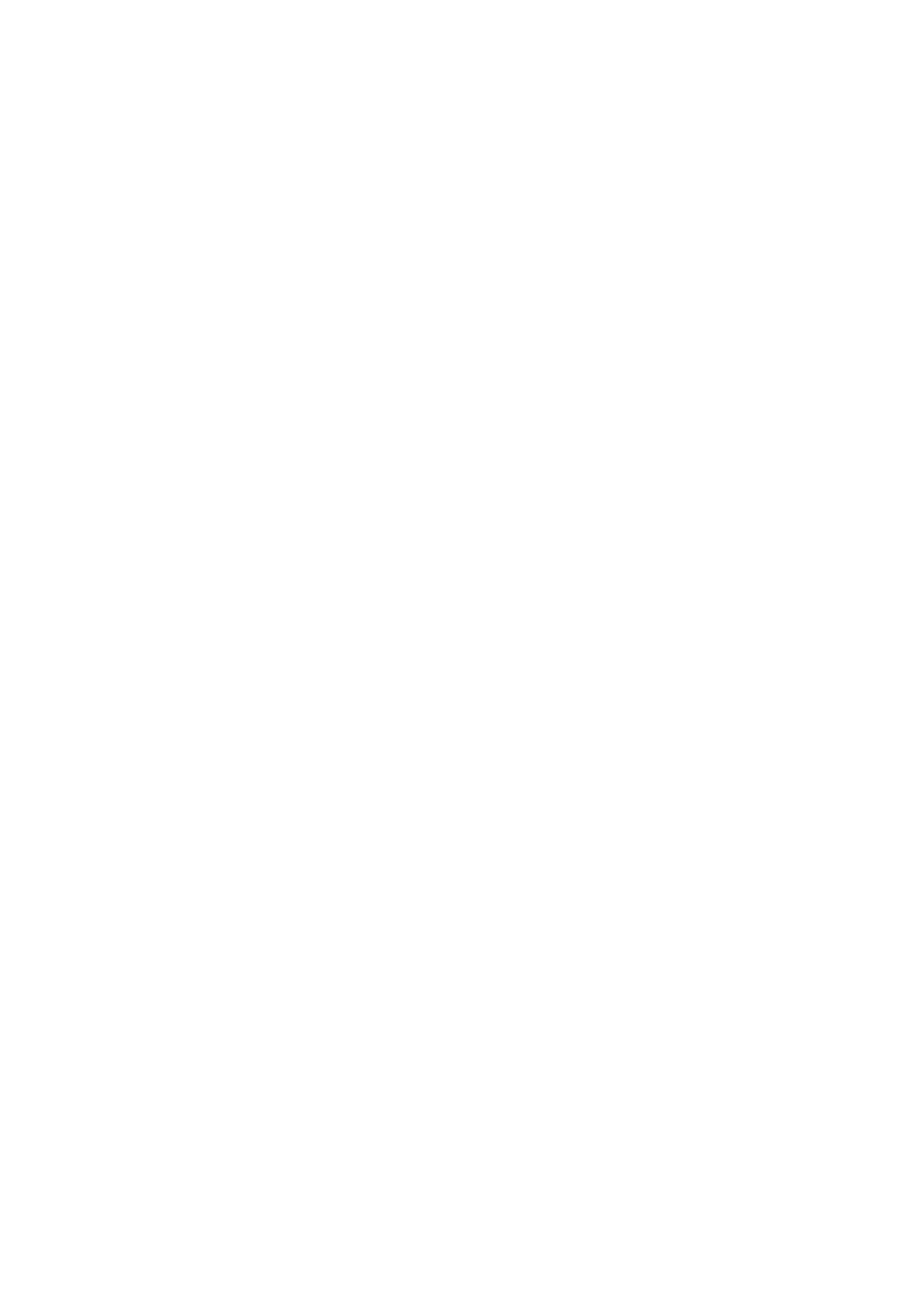# **Statement by Mr. Olaf Scholz Minister of Finance of the Federal Republic of Germany to the International Monetary and Financial Committee Washington, 14 October 2021**

### **I. Global economy and financial markets**

## **Global economy, Germany and Europe**

The global recovery, especially in advanced economies, has gained momentum with progress in vaccination campaigns. In Germany and Europe the recovery has also gained traction with the easing of pandemic-related restrictions in the second and third quarter. The recovery is expected to continue in Germany over the course of this and the following year. Early indicators suggest a generally optimistic outlook by firms and consumers alike. Employees are returning from short-time to full-time work and employment is increasing again. At the same time, supply-side bottlenecks continue to weigh on the manufacturing sector, not only in Germany and Europe but globally, and the spread of the Delta variant underlines the pandemic-related risks.

Against this backdrop, economic divergences across countries pose a challenge for the global recovery. While uncertainty persists everywhere, pandemic-related risks are particularly acute in countries where vaccination coverage remains low. This increases the risk of economic setbacks. Inflation has significantly increased in many advanced economies. Central banks will continue to look through transitory inflation pressures but are monitoring developments closely and will act as needed to meet their mandates, including price stability. Effective communication from central banks remains critical in this phase.

Fiscal support remains important for some sectors and in general to boost the economic recovery. In Germany, we have extended the major support programmes until the end of the year with a view towards avoiding any cliff-effects. Meanwhile, utilisation of these programmes is declining, which demonstrates that the automatic (revenue-loss based) scaling back of support in the recovery phase is working as planned and the recovery is selfsustaining. So far, the main objective of Germany's support programmes to protect economic structures and preserve jobs (in particular the *Kurzarbeit* scheme) has been fully accomplished.

Looking ahead, while we must definitely avoid a premature withdrawal of support, we also envisage a gradual normalisation of fiscal policy while maintaining and accelerating extraordinarily high levels of transformative high-quality public investment to boost the transformation to a climate-friendly, digital and inclusive economy. As investing in the public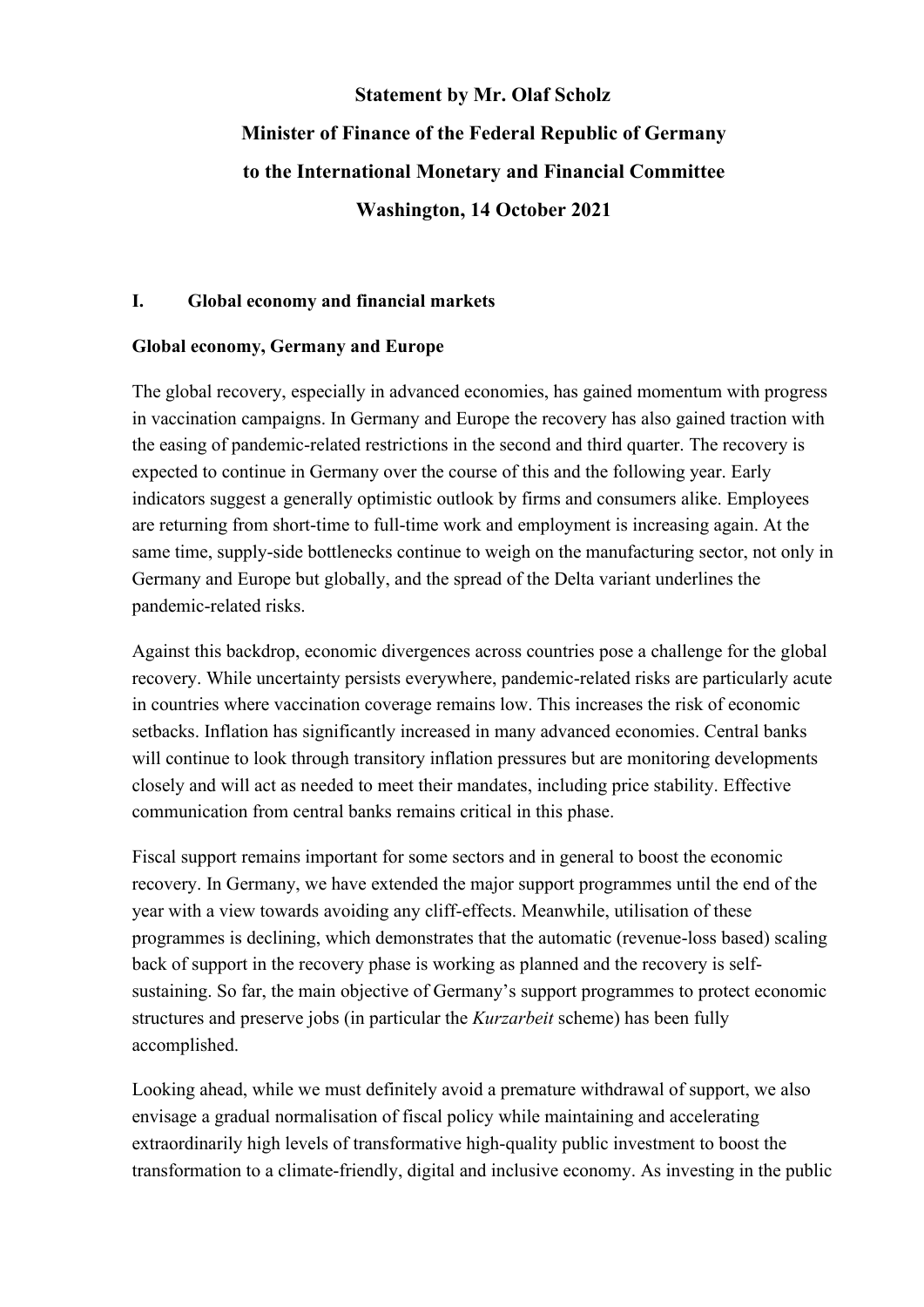capital stock in a targeted manner is expected to trigger substantial additional private investment, we simultaneously support the economic recovery and pave the way towards achieving our future climate goals. At the same time, we must make sure that inequalities exacerbated by this crisis are addressed, all the while taking into account demographic developments. The ongoing efforts to tackle the tax challenges arising from the digitalisation of the economy have taken a significant step forward as the OECD/G20 Inclusive Framework on Base Erosion and Profit Shifting (IF) has reached a historic agreement on the two-pillarproject. The overwhelming global support for fair taxation is a remarkable achievement of multilateralism. It is now our goal to work on a swift and coordinated implementation of the agreement, which will also support our recovery efforts. The recovery must also go hand in hand with our efforts to tackle climate change. That should also be a lesson we have learned from the pandemic: we cannot afford to sleepwalk into the next looming crisis.

At the European level, finance ministers have acted in unprecedented solidarity, with a strong commitment to the close coordination of fiscal policies. While fiscal support is definitely still needed, it is entering a new phase, focusing in particular on more targeted forms of support. Our policy focus can increasingly shift towards supporting a sustainable recovery and increasing potential growth in member states by boosting targeted investments in climatefriendly and digital transition and implementing growth-enhancing structural reforms. Recovery and Resilience Facility grants help to strongly support these purposes. Once the recovery is firmly underway, we need to implement credible medium-term fiscal strategies that avoid cliff effects and ensure the sustainability of public finances.

At the global level, besides not scaling back policy support too early and remaining steadfast in supporting low-income countries, one other crucial policy to mitigate global divergences is to ensure rapid equitable access to vaccines across the globe. Given the success of the vaccines, it remains critical to ensure global access to vaccines through funding the ACT-Accelerator, donations and expanding global production in order to rapidly close the gap between different regions of the world.

#### **Financial sector**

The German financial sector has weathered the pandemic well. Germany's swift and substantial support measures have successfully mitigated the economic impact of the pandemic. In addition to a wide range of fiscal measures, Germany has taken several macroprudential, regulatory and supervisory measures (for example the release of the countercyclical capital buffer) to ensure financial stability and dampen the negative economic effects of the pandemic. These measures have helped to prevent the crisis from spreading to the banking sector and have bolstered financial stability. On top of that, the regulatory reforms that we adopted after the global financial crisis and the macroprudential policy tools that we are using have made the financial sector more resilient. Now it is important to strike a balance when withdrawing government support: avoiding the cliff effects of withdrawing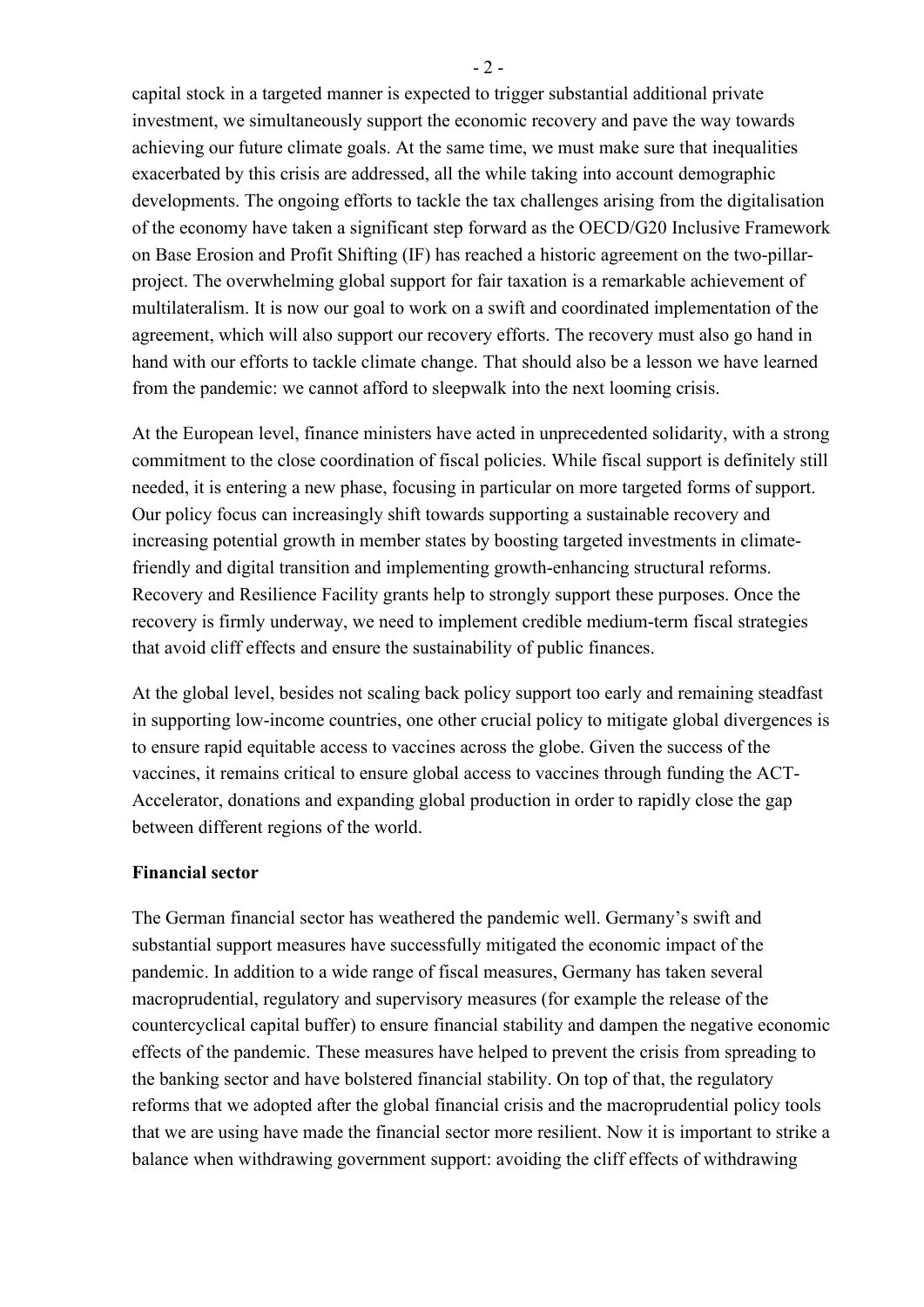support too early on the one hand, and supporting the necessary structural change in the real economy on the other.

Global financial stability is affected by the economic outlook. An improving economic environment contributes to a decline in near-term vulnerabilities for corporates and banks. However, vulnerabilities exist, not least as the pandemic leaves a legacy of higher corporate debt. A reassessment of the inflation outlook may pose financial stability risks by triggering an increase in interest rates and a tightening of global financial conditions, aggravating existing vulnerabilities. We must continue to closely monitor the stability of the banking sector and the financial system as a whole, at the national, European and global level.

#### **II. International financial architecture and IMF policies**

The IMF has reacted quickly and effectively to the challenges posed by the COVID-19 pandemic. Its toolkit has proved to be adequately broad and flexible to cope even with an unprecedented crisis like this. With the recovery gaining further ground, policy priorities are shifting towards promoting structural change and resolving long-standing balance-ofpayments problems.

The large-scale general SDR allocation provided supplementary global reserves to help countries mitigate the impact of the crisis and thus strengthening their resilience. As the use of SDRs in an accountable and transparent manner is critical to achieve this aim, we welcome IMF staff's guidance note on the treatment and use of SDRs. Newly allocated SDRs should thus not be seen as a substitute for necessary macroeconomic adjustments and structural reforms that are supported through regular Fund arrangements. Germany is committed to facilitating SDR exchanges in accordance with its Voluntary Trading Arrangement (VTA) and encourages other IMF members with a strong reserve position to consider also signing a VTA to ensure a smooth functioning of SDR exchanges and adequate burden sharing across the membership.

We take note of the Fund's efforts to explore ways for member countries to voluntarily channel SDRs for the benefit of vulnerable and poor countries. We consider it essential that any IMF proposals on SDR channelling fully respect the national legal frameworks and policy considerations of member countries and do not undermine the IMF's financial and institutional integrity. The need to preserve the reserve asset character of channelled SDRs is of paramount importance in this regard. A possible new trust fund, such as the contemplated Resilience and Sustainability Trust (RST), would need to be carefully designed to avoid unintended consequences and drawbacks. For instance, it should neither induce facility shopping nor should it endanger members' capacity to repay on regular Fund programmes. We ask the Fund to explore options to support members financially through the RST also to leverage the financial engagement of multilateral development banks also in those areas of climate change and pandemic preparedness which lie predominantly in the remit of MDBs.

- 3 -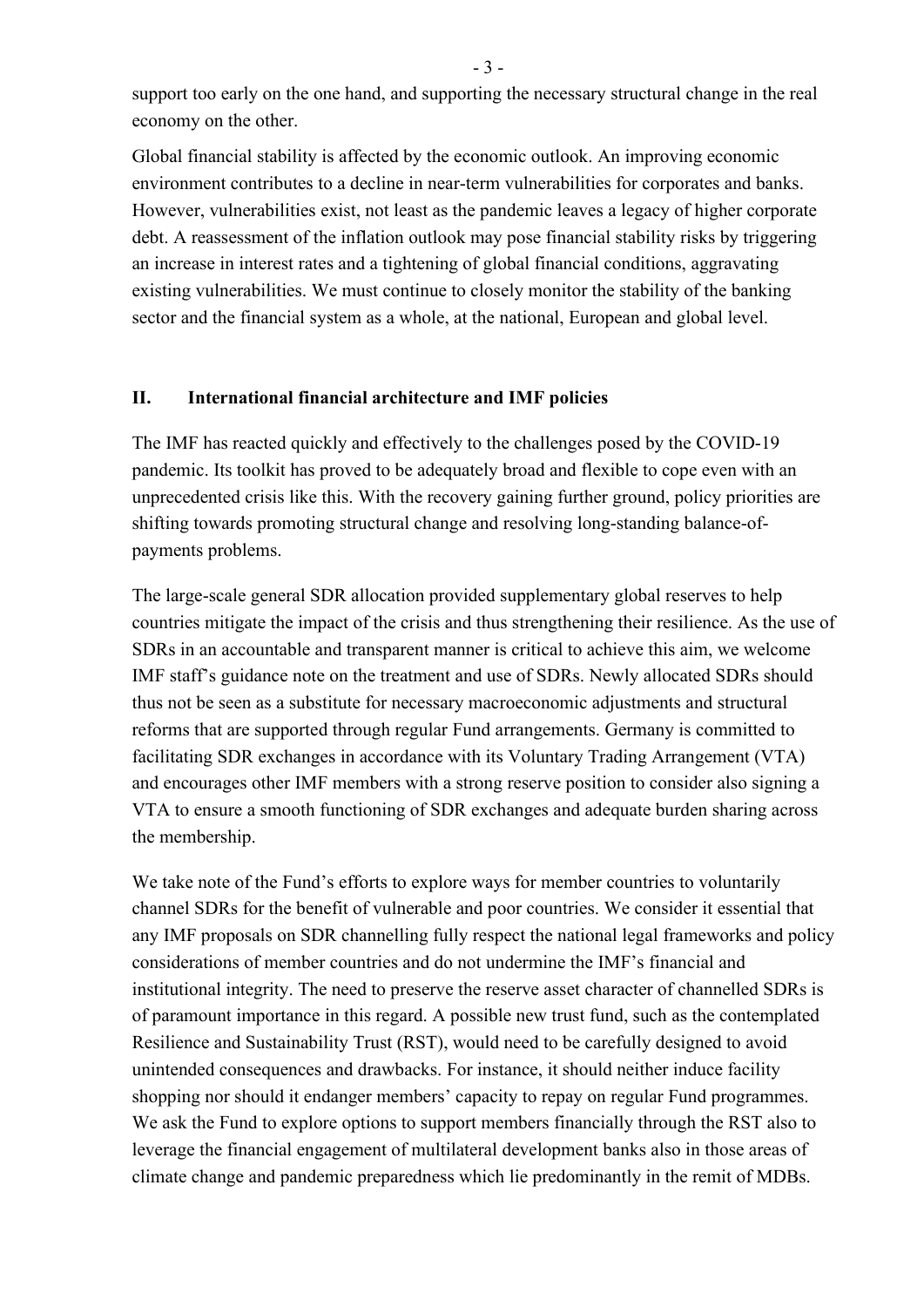The IMF's Catastrophe Containment and Relief Trust (CCRT) and the IMF's Capacity Development (CD) are essential pillars in providing support for vulnerable countries. It is for this reason that Germany has committed considerable resources to the IMF's CD offerings and the CCRT and encourages others to provide the necessary resources to secure the full fourth and final tranche of debt relief. Germany is strongly committed to supporting lowincome countries (LICs) and has contributed considerable resources to the Poverty Reduction and Growth Trust (PRGT) through its federal budget. LICs have been hit especially hard by the pandemic, and the Fund has reacted to this by reviewing access limits under the PRGT and increasing the potential for higher concessional lending. However, the capacity for additional borrowing on a sustainable basis is severely constrained in many LICs. Countries with an already high risk of debt distress can be quickly overburdened, especially if the additional debt is owed to a senior creditor. Their financing needs are best addressed by providing grants or highly concessional loans. This is why it is essential to ensure a clear delineation of tasks as well as close cooperation between the IMF, in its catalytic role, and institutions tasked with providing development assistance and financing like the World Bank and other MDB/IFIs. In cases where debt is unsustainable, swift progress on debt operations is needed.

These considerations should also guide the IMF's approach towards fragile and conflictaffected states (FCS), which is currently under review. We welcome the initiative and see scope for the Fund to provide better-targeted policy advice and enhanced support for capacity development. The scope for higher Fund lending, by contrast, is often constrained by the particular characteristics and vulnerabilities displayed by FCS. These include severe capacity constraints and high debt burdens, limiting the ability to implement a Fund-supported programme with sufficient confidence to ensure that repaying the Fund will not overburden the country.

Concerning international initiatives to address debt vulnerabilities, we welcome the G20/Paris Club Debt Service Suspension Initiative (DSSI) as a highly helpful instrument for low-income countries to cushion the impact of the crisis and increase health and social protection spending. The G20 Common Framework for Debt Treatments beyond the DSSI is a promising approach. We support the IMF in exploring ways to improve the efficiency of the Common Framework, including IMF Capacity Development to help strengthen economic institutions, and thus to achieve necessary debt treatments. We also continue to encourage eligible countries, where appropriate, to request debt treatment under the Common Framework supported by an upper credit tranche-quality IMF-supported programme.

We welcome the IMF's efforts to develop a Fund-wide strategy to integrate macro-critical aspects of climate change into its work. We support the Fund's aim to strengthen its analytical work on the global challenges of mitigating climate change and addressing transition risks and climate-change related financial stability risks. It is important that the IMF, in its bilateral surveillance, provides granular and tailored policy advice to help integrate climate change

- 4 -